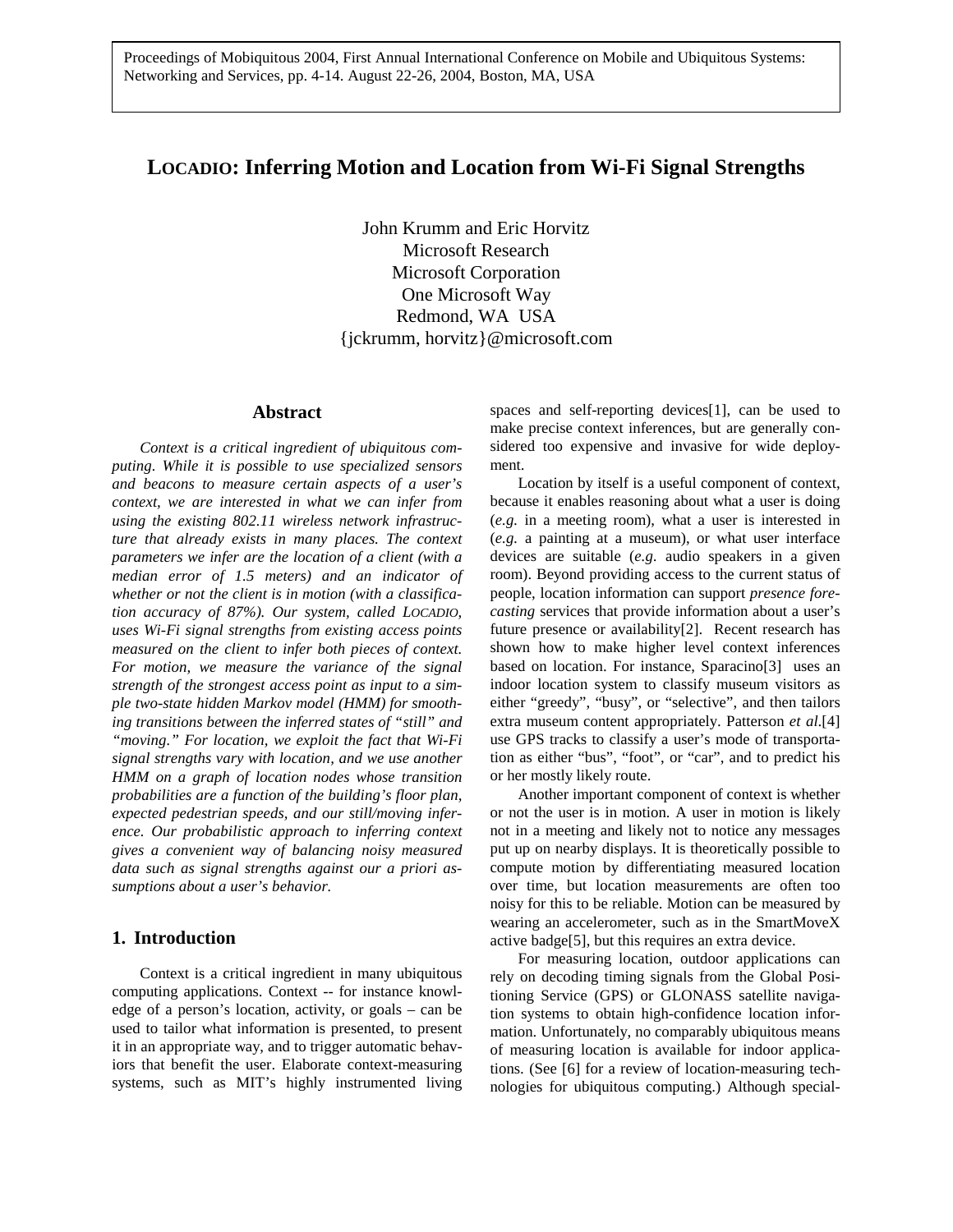ized systems such as active badges (*e.g.* broadband ultrasonic[7]) or radio frequency identification (RFID) tags (*e.g.* the IntelliBadge<sup>TM[8]</sup>) can work well indoors, their installation costs can be prohibitive—and they require users to carry an extra device.

A promising alternative to relying on such specialized context-measurement systems is to infer what we can by measuring signal strengths received from a building's existing 802.11 (Wi-Fi) wireless infrastructure. Both Wi-Fi access points and mobile Wi-Fi clients are becoming more ubiquitous. Privacy is enhanced over systems that compute context on a central server, such as active badges, since our context inferences rely only on client-side data and computations.

Our system for inferring motion and location from Wi-Fi signal strengths is called LOCADIO (LOCation from rADIO). For inferring motion, it uses a simple variance measure as input to a two-state hidden Markov model (HMM) to classify a client as either still or moving. This was based on our observation that when a Wi-Fi receiver is moving, the signal strengths it receives are noisier than when it is not moving. Our goal for inferring location was to exploit *a priori* assumptions about a person's motion to enhance accuracy and minimize calibration effort. This motivation led us to explore a combination of several methods, including (1) the spatial interpolation of signal strengths from a sparsely sampled calibration set, (2) path constraints imposed by a building's interior structure (walls and doors), (3) integrating a consideration of human pedestrian speeds, and (4) using our previous inference about whether or not a client device is in motion. These elements are combined in a second HMM whose states are discrete  $(x, y)$  location nodes. The motion, path, and speed constraints are encoded as dynamic transition probabilities between the location nodes.

In the next section, we review related research. Then we discuss basic methods employed in LOCADIO, first for inferring motion and then location. We then describe experiments on testing the efficacy of the methods.

## **2. Related Work**

Several teams have demonstrated how to identify the location of wireless clients indoors by measuring signal strengths from multiple 802.11 access points (APs). Matching signal strength signatures is the same basic technique used by all location-from-802.11 techniques, including the first one, called RADAR, developed by Bahl and Padmanabhan[9]. Using a manually calibrated table of signal strengths, their nearest neighbor algorithm gave a median spatial error of 2.94 meters. This error was reduced to 2.37 meters using a Viterbi-like algorithm in follow-on work [10]. As part of their research, Bahl and Padmanabhan also precomputed signal strength signatures using a model of radio propagation and a floor plan of the building. This reduced calibration effort at the expense of increasing their median location error to 4.3 meters.

Perhaps the most accurate 802.11 location system to date is described by Ladd *et al*.[11]. Their system used Bayesian reasoning and a hidden Markov model (HMM). They took into account not only signal strengths, but also the probability of seeing an access point from a given location. LOCADIO does this as well. Like other work, it was based on a manual calibration. Their system explicitly modeled orientation and achieved a median spatial error of about one meter using calibration samples taken approximately every 1.5 meters (five feet) in hallways. LOCADIO's added sophistication includes an interpolation technique to allow for sparse calibration data, an explicit probabilistic model of pedestrian speeds, transition probabilities that reflect the building's floor plan, and an independent inference on whether or not the client machine is in motion.

UCSD's ActiveCampus[14] project uses 802.11 to compute the location of wireless PocketPCs both indoors and outdoors. Instead of manual calibration, they use a formula that approximates the distance to an AP as a function of signal strength. Using a hillclimbing algorithm, their system computes location to an accuracy of about 10 meters (35 feet) using signal strengths from multiple APs.

Previous work on inferring a user's motion state has normally been based on time-stamped location inferences and a numerical derivative to estimate velocity. For instance, the MIT Activity Zones project[15] used camera tracking to measure  $(x, y)$  and then differentiated to compute instantaneous velocity. Patterson *et al*.[4] take their velocity readings directly from their GPS sensor, which presumably differentiates as well. We know of no other work that uses radio signal strength to directly infer motion of a client.

# **3. Inference of "Still"** *versus* **"Moving"**

Motion is one important part of a user's context. We conjectured that it might be possible to classify a user as either still or moving based on Wi-Fi signal strength features. Such a conjecture was supported by our qualitative observation that signal strengths from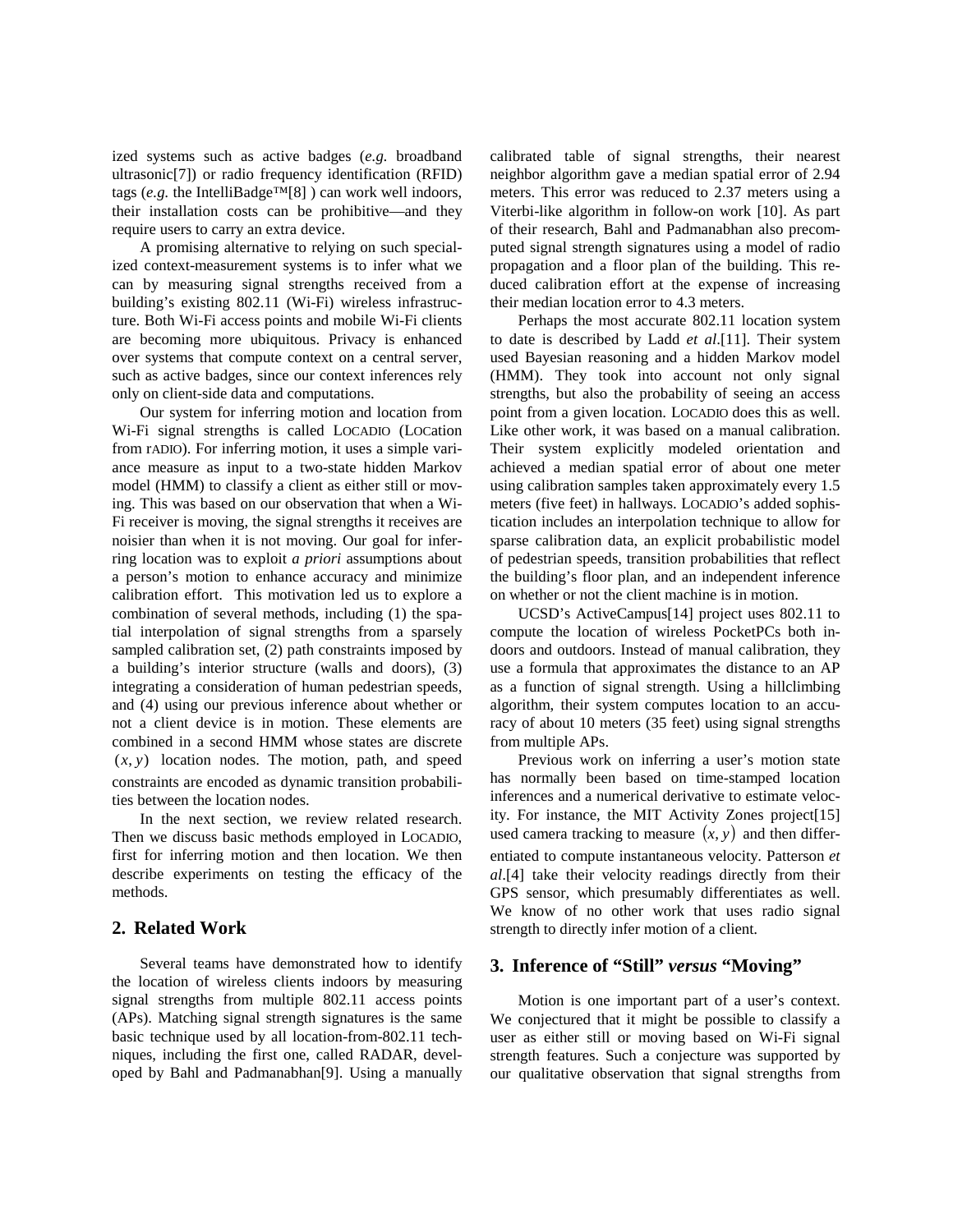

APs appear to jump around more vigorously when the device is in motion than when it is still. Our approach is to classify a user as either still or moving based on the variance of a temporally short history of signal strengths from the currently strongest access point. We found that this classification transitioned too often between the two states, so we smoothed the classifications over time with a two-state HMM. The remainder of this section explains our approach and our accuracy assessment based on an experiment in our building.

#### **3.1. Unsmoothed State Probabilities**

We capture the "jumpiness" of a time series of signals quantitatively by computing a temporally windowed, running sample variance of the received signal strength of the strongest AP at the given time. That is, at any given time, we first find the AP with the strongest signal and then compute the variance of that AP's signal over a short interval ending at the given time.

For training we collected a set of labeled signal strengths by alternately walking around and stopping within an office building over a 30 minute period while recording signal strengths on our wirelessly networked laptop PC. As we walked and stopped, we manually indicated to our data-logging program whether we were moving or still. The variances were computed with a 20-second window, which translates to about 63 readings per AP at our signal strength sampling rate of 3.16 Hz.

The normalized histograms of the variances for the still and moving cases are shown in Figure 1. Using  $\sigma_{\text{max}}^2$  to represent the windowed variance of the currently strongest AP, we take the normalized histograms to represent the conditional probability distributions  $p(\sigma_{\text{max}}^2 | still)$  and  $p(\sigma_{\text{max}}^2 | moving)$ . Given a value of  $\sigma_{\text{max}}^2$ , we want to estimate the probability of moving,  $p(moving | \sigma_{\text{max}}^2)$ , and the probability of being still,  $p\left(\text{still}|\sigma_{\text{max}}^2\right) = 1 - p\left(\text{moving}|\sigma_{\text{max}}^2\right)$ . By using Bayes rule, we know that the posterior probability of the client moving is

$$
p(moving | \sigma_{\text{max}}^2) =
$$
  
\n
$$
p(\sigma_{\text{max}}^2 | moving) p(moving)
$$
  
\n
$$
p(\sigma_{\text{max}}^2 | moving) p(moving) + p(\sigma_{\text{max}}^2 | still) p(still)
$$
\n(1)

Here  $p(still)$  and  $p(moving)$  are the *a priori* probabilities of the dynamic state of the device. In lieu of any other information about the priors, we set them equal at 0.5. The classification rule was then simply based on the state-conditional probabilities, which are the same as the normalized histograms:

*decide moving*

$$
p(\sigma_{\max}^2 | moving)
$$
  $\rightarrow$   $p(\sigma_{\max}^2 |still)$  (2)

### *decide still*

Using the histograms from Figure 1 on a set of 3200 test readings taken several days after the training data, we were correctly able to classify approximately 85% of the data into the "still" and "moving" categories.

#### **3.2. Smoothed Probabilities**

The top of Figure 2 shows the ground truth state for our still *vs.* moving test data as a function of time. Shown below is a plot of the *a posteriori*  $p \left( \frac{m}{m} \right) \left( \frac{\sigma^2}{m \alpha x} \right)$  from Equation (1). It is clear that the *a posteriori* probability jumps from high to low too often given the process that is being modeled, so we seek to smooth the *a posteriori* probabilities by imposing explicit transition probabilities governing the two states.

Instead of simply trying to estimate the probability of a state  $q_T$  at time T from a single feature  $\sigma_{\max,T}^2$  at that time, we will find the most likely sequence of states  $Q = q_1, q_2, K, q_r$  from a sequence of observations  $Q = \sigma_{\max,1}^2, \sigma_{\max,2}^2, K, \sigma_{\max,T}^2$ . In our case there are only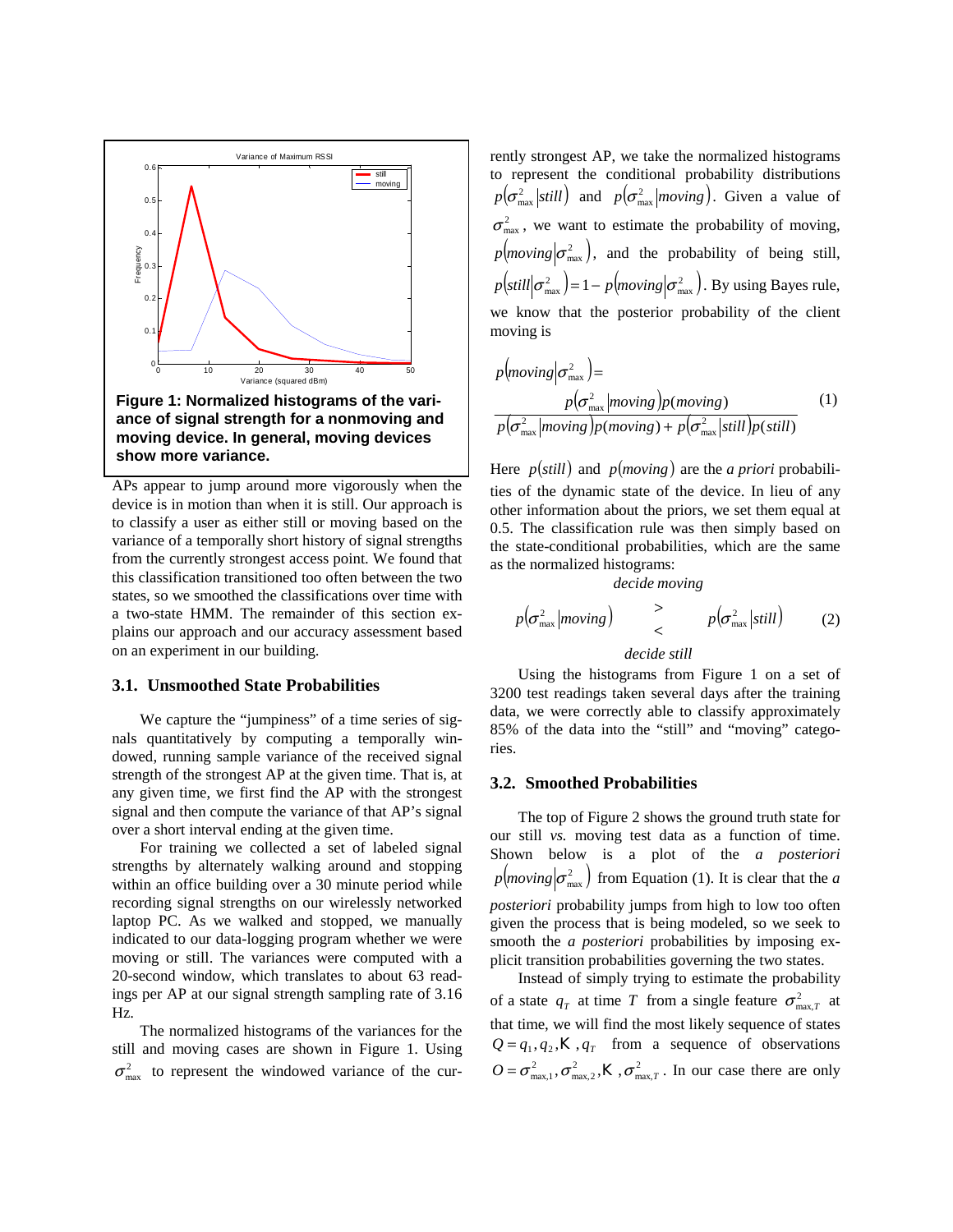

**Figure 2: Results from our attempt to infer the probability that a device is moving based on the variance of signal strengths. The middle plot shows the unsmoothed probabilities, which jump around too much compared to the ground truth at the top. The bottom plot shows the probabilities smoothed with an HMM, which come much closer to ground truth.** 

two possible states, "still" and "moving," *i.e.*  $q_t \in \{ S, M \}$ . For simplicity, we will use the first order Markov assumption to govern the transition between states, which says that the probability of the current state is independent of all but the most recent state, so that  $P(q_{t+1} = j|q_t = i) = a_{ij}$ , where  $a_{ij}$  is a transition probability and *i*,  $j \in \{S, M\}$ .

We can estimate the transition probabilities from assumptions about human behavior. We make a new inference after every signal strength sample, which occur with a frequency of  $r = 3.16$  Hz, so there will be *rs* inferences in a period of *s* seconds. If we guess that a person will make *m* moves over a period of *s* seconds, then the probability of a move occurring between two inferences is *m* /(*rs*) . If we assume that each still-to-move transition is eventually accompanied by a move-to-still transition, then we have

$$
a_{SM} = a_{MS} = \min(m/(rs), 1)
$$
  
\n
$$
a_{SS} = 1 - a_{SM}
$$
  
\n
$$
a_{MM} = 1 - a_{MS}
$$
\n(3)

The min() function keeps the transition probability

within range. The equations for  $a_{ss}$  and  $a_{MN}$  come from the constraint that  $a_{ss} + a_{SM} = a_{MM} + a_{MS} = 1$ .

For a typical office worker, we guess that there are  $m = 10$  moves in one eight-hour day, giving  $s = 28,800$ seconds. At our rssi sampling rate of  $r = 3.16$  Hz, we have

$$
a_{SM} = a_{MS} = 0.00011
$$
  
\n
$$
a_{SS} = a_{MM} = 0.99989
$$
\n(4)

We note that *m* could be tuned to whatever value is typical for a given user in a given context.

Another element of the Markov model is the initial probabilities of being in the still or moving states,  $\pi_s$ and  $\pi_M$ , respectively. For lack of any other information, we set them both to 0.5.

Because we cannot directly observe the states, we have a hidden Markov model. What we observe at each sample time *t* is  $\sigma_{\max,t}^2$ , which is probabilistically connected to the actual state through  $p(\sigma_{\max,t}^2 | q_t = \text{still})$  and  $p(\sigma_{\max,t}^2 | q_t = move).$ 

We now have all the elements necessary for an HMM: states, transition probabilities, initial state probabilities, and observation probabilities. Following Rabiner's tutorial[16], we use the Viterbi algorithm to compute the *a posteriori* state probabili- $P(q_T = still | O)$  and  $P(q_T = moving | O)$  at the current time *T* conditioned on the sequence of signal strength variances  $O = \sigma_{\max,1}^2, \sigma_{\max,2}^2, K, \sigma_{\max, T}^2$ .

The overall effect of using the HMM is that the transition probabilities tend to make the system more reluctant to change states due to slight or brief changes in the state-conditional probability densities. Using the transition probabilities computed above, we computed  $P(q_T = moving | O)$  for each sample in our 3200-point test data set. The result is plotted at the bottom of Figure 2. This shows how using transition probabilities and a sense of past state make the state probabilities much less jumpy. The classification error rate drops from 15.5% to 12.6% by using the HMM smoothing. While the gain in classification accuracy is small, the real gain comes in the reduction of falsely reported state transitions. There were 14 actual transitions in the test set. Unsmoothed classification reports 172 transitions (158 too many), and smoothed classification reports 24 transitions (only 10 too many).

This moving *vs.* still indicator is a suitable compo-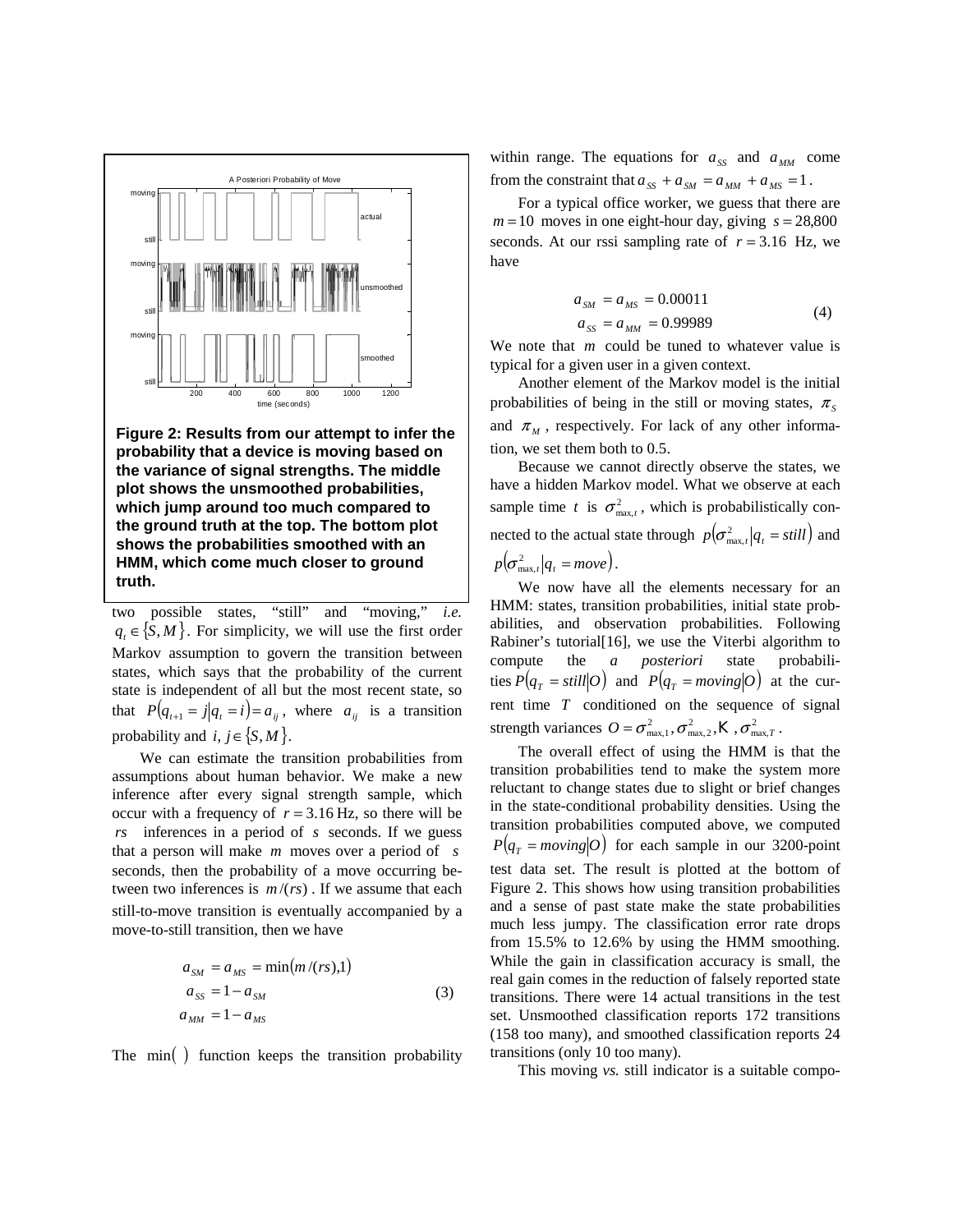nent of context for a mobile user, and it can be easily computed without having to first compute the user's locations over time, which takes considerably more work indoors. Our motion inference is also an important part of our location inference algorithm, which we discuss next.

## **4. Overview of Location Inference**

The remainder of this paper discusses how we infer an  $(x, y)$  location from Wi-Fi signal strengths. Our method starts with a relatively sparse set of discrete  $(x, y)$  calibration nodes at which we have taken signal strengths readings. Representing these readings as probability distributions, we interpolate them into a denser set of location nodes on which we base our location inferences. These location nodes and their associated Wi-Fi pdfs are processed through an HMM (different from the one used for motion). The transition probabilities between the location nodes are a function of our still *vs.* moving inference, expected pedestrian speeds, and the building's floor plan. These elements are detailed in Sections 5-8.

## **5. Paths and Constraints**

In order to facilitate path constraints imposed by the building's structure (*e.g*. walls and doors), LOCADIO uses a graph of discrete location nodes, as shown in Figure 3(a). The graph's edge weights (connections between the nodes) are the distances between the nodes. The result of the Viterbi algorithm used to infer location is a number attached to each node giving the probability that the device is at that location.

To place the nodes, we first manually draw a set of tracks through the building, as shown in Figure 3(b). These tracks represent the feasible walking paths through the building. We developed a drawing program that displays a bitmap of the building's floor plan as the background. The bitmap for our home building came from our institution's electronic database of floor plans, but this map could just as easily have come from a scanned blueprint. We compute the geometric transformation matrix between pixels and floor coordinates with simple least squares. Once all the lines have been drawn, the program converts the lines to nodes by taking each end point as a node and distributing nodes along the lines at a specified spacing. For our experiments, this spacing was one meter, making a total of 317 location nodes.

The graph is a fully connected, bi-directional graph so that every node is connected to every other node. The edges shown in Figure 3(a) are only the edges between adjacent nodes, and their edge weights are just the Euclidian distance between the nodes. For nonadjacent nodes, the edge weight is the shortest path distance through a sequence of adjacent nodes. We compute the shortest paths using Dijkstra's shortest path algorithm and store all the distances for use by the HMM. The shortest path distances embody the path constraints imposed by the building's structure. Formally, the distance between nodes *i* and *j* is called  $d_{ij}$ . We use these distances later to compute realistic transition probabilities between all nodes in the graph.

### **6. Transition Probabilities for Location**

One of the essential ingredients of an HMM is the transition probabilities between states. In our case, the states are  $(x, y)$  location nodes on the floor, and the transition probabilities govern the probability of transitioning between any two location nodes. Qualitatively, we want the transition probabilities to nearby nodes to be larger than that to far away nodes. To quantify this notion, we use the shortest path distances described in Section 5 along with a probability distribution of human pedestrian speeds. For a more accurate speed distribution, we use the HMM-smoothed estimate of  $p(\text{moving} | \sigma_{\text{max}}^2)$  from Section 3.

## **6.1. Speed Between Nodes**

In this section we derive a probability distribution of human pedestrian speeds. In an office building, people mostly walk to get from place to place. We can approximate the distribution of walking speeds using a study of human walking speeds by John J. Fruin[18] (p. 40). We will call this distribution of walking speeds  $P(walking speed | moving)$ . Further, people sometimes shuffle slowly from place to place, and they sometimes sprint. We model this behavior with a uniform distribution of speeds going from zero to a maximum of 10.22 meters/second<sup>1</sup>, calling it *P*(*other speed moving*). We assume that when a person is moving, he/she spends a

<sup>&</sup>lt;sup>1</sup> As of 14 September 2002, the 100 meter sprint world record was 9.78 seconds set by American Tim Montgomery in Paris, for an average speed of 10.22 meters/second. We believe he was not carrying an 802.11 device at the time.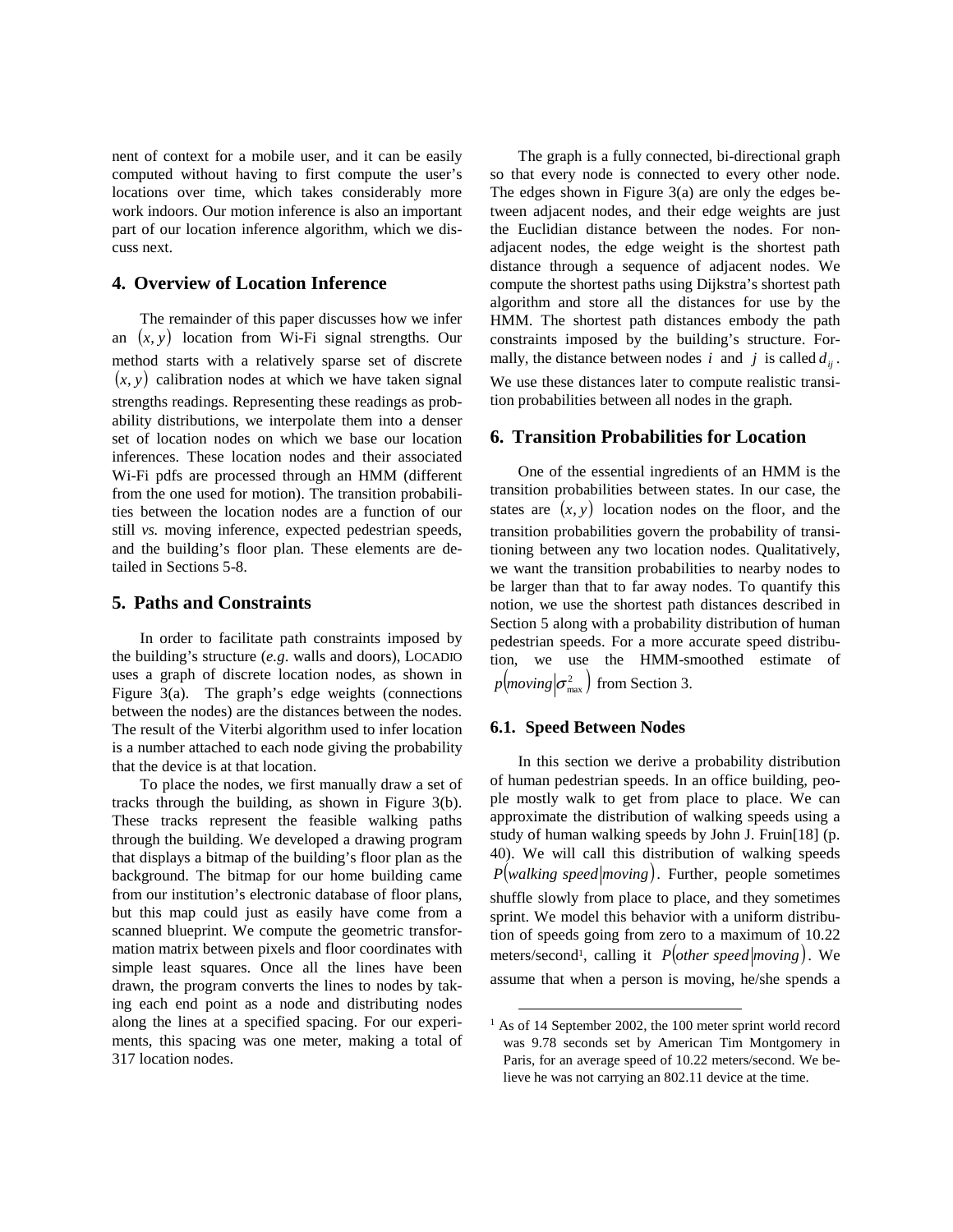fraction  $\omega$  walking and the rest of the time at some other speed. Given a person is moving, his/her speed distribution is then

$$
P(s|moving) = \omega P(walking speed|moving) +
$$
  
(1- $\omega$ )P(other speed|moving) (5)

Here *s* represents speed in meters/second, and we assumed that  $\omega$  is 0.9 in lieu of any hard data on how often people in buildings move at speeds other than walking speed.

The unconditional  $P(s)$  takes into account the probability that the person is either moving or still, which comes from the dynamic inference from Section 3. Abbreviating these as  $P(moving)$  and  $P(still)$ , we have

$$
P(s) = P(s|moving)P(moving) + P(s|still)P(still)
$$
 (6)

where  $P(s|still) = \delta(0)$ , because a person's walking speed is zero when still. Here  $\delta(x)$  is the Dirac delta function. This gives us a probability distribution of human pedestrian speeds based on whether or not we think the person is moving, and if so, also based on the distribution of walking speeds and maximum possible running speed.

### **6.2. Transition Probabilities**

The transition probability between two location nodes is proportional to the probability of a human traveling at a speed necessary to traverse the distance between the nodes. If a device has moved from node *i* to node *j*, its speed had to be  $rd_{ij}$ , where *r* is the signal strength sampling rate (3.16 Hz in our case) and  $d_{ij}$  is the shortest path distance between the two nodes as explained above. The probability of observing this speed is  $p_{ij} = P(s = rd_{ij})$ . These probabilities must be normalized so that all transition probabilities emanating from a node sum to one. Thus the transition probability is

$$
a_{ij} = p_{ij} / \sum_{j=1}^{N_i} p_{ij}
$$
 (7)

where  $N_l = 317$  is the number of location nodes. These probabilities encapsulate what we know about the building's layout and about the speed of the device.

#### **7. Signal Strength Observation Likelihoods**

In inferring a location, the device's signal strengths are compared against signal strength probability distributions seen previously during calibration at different locations in the building. These previously seen signal strength distributions are estimated based on data from physically carrying the device to a set of known calibration nodes. A straightforward implementation would have us visit all  $N = 317$  *location nodes for calibration.* Since we spend about 60 seconds at each calibration point, calibrating at each location node would be prohibitive. Instead, we take calibration readings at a much smaller number of locations (63 in our case), and use these to interpolate at the location nodes. This means we only had to calibrate at about 20% of the number of points used in the graph of location nodes. This section describes how we gather signal strengths in the building and how we interpolate the signal strength probability distributions to all location nodes.

#### **7.1. Gathering Signal Strength Distributions**

We gathered 802.11 signal strength distributions by carrying our wirelessly connected laptop computer to different locations in our building. These 63 locations are shown in Figure 3(c). Running on the laptop was our program for recording both locations and signal strengths. This program allows the user to indicate his or her location by clicking on the building map while simultaneously recording signal strengths from all visible 802.11 access points. The map makes it easy to indicate the device's approximate location for calibration. The calibration locations were only as accurate as we could click our positions on the map, but we felt this was a necessary compromise to reduce the calibration effort to a realistic level for larger deployments.

At each calibration position we took signal strength readings for 60 seconds while slowly spinning around in place. The spinning was to factor out the effect of orientation. This is in contrast to the system of Ladd *et al*.[11] who modeled and recorded orientation explicitly. With this data we constructed discrete probability distributions describing, for each calibration point, the probability of seeing a given access point and the probability distribution of signal strengths from that access point. In mathematical terms, the calibration points are  $(x_j^{(c)}, y_j^{(c)}) = \underline{x}_j^{(c)}$ ,  $j = 1K N_c$ , and the building's access points are designated  $AP_i$ ,  $i = 1K N_{AP}$ . Here the <sup>(c)</sup> superscript indicates a calibration point. The probability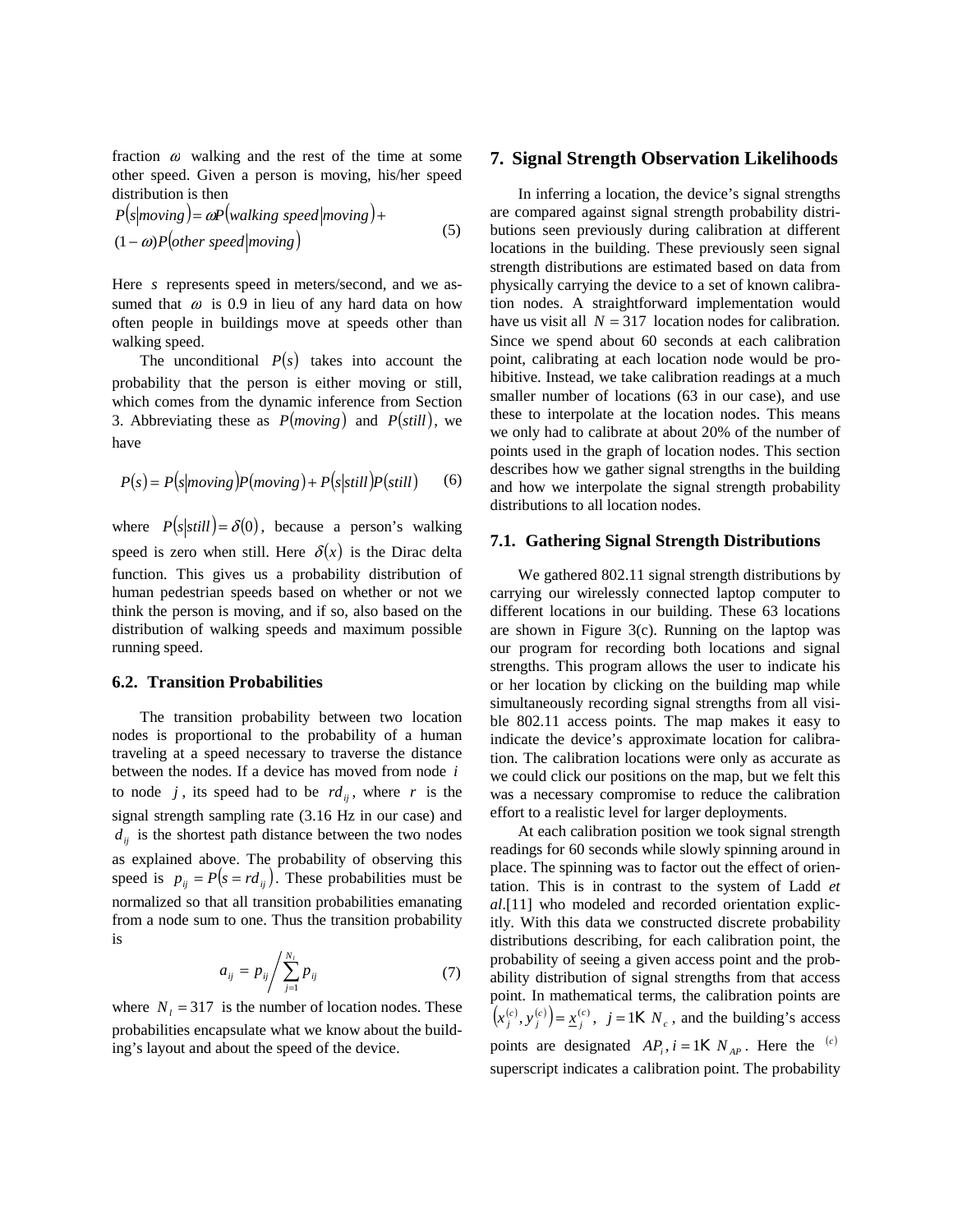

**Figure 3: Location Nodes. (a) Dense set of location nodes. The red path shows the shortest path distance between the centers of two offices. (b) Walking paths that were drawn by hand. (c) Sparse set of calibration nodes at which we took signal strength readings.** 

of detecting access point *APi* from calibration location  $\frac{x^{(c)}}{j}$  is  $p(AP_i|\underline{x}^{(c)}_j)$ . We estimated this probability simply by the ratio of the number of times the access point was detected to the number of times we scanned for all access points during calibration at the given location.

If we did see an access point from a given location, then we also constructed a normalized histogram of signal strengths to represent  $p(s_k \leq s < s_{k+1} | AP_i, \underline{x}_j^{(c)})$ . Here *s* is the signal strength and the  $s_k$  are the edges of the histogram bins. For our implementation, we had  $s_k$  range from -120 dBm to 0 dBm in 30 steps. (dBm stands for decibel milliwatts, and is the usual unit for 802.11 signal strength.) The overall result of the calibration captured both how often a given access point could be seen from a given location, and, if it could be seen, the distribution of signal strengths. These probabilities embody the signal strength signatures that we use to infer a device's location from the signal strengths it observes.

# **7.2. Interpolating Signal Strength Distributions**

The 63 calibration points were relatively widely spaced, with an average of 2.64 meters to each point's nearest neighbor. We wanted to achieve higher spatial resolution with a set of location nodes spaced more densely than the calibration nodes. As shown in Figure 3, the location nodes (Figure 3(a)) are much more dense than the calibration nodes (Figure  $3(c)$ ). In order to infer location over the dense set of location nodes, we need to have signal strength signatures at each of the location nodes. This means we need to interpolate the probability distributions at the sparse set of calibration nodes into the denser set of location nodes. The values that we actually interpolated from were all the discrete probabilities that comprise the access point detection probabilities and the signal strength probabilities at the calibration nodes.

We perform this interpolation using normalized radial basis functions (rbfs), a com-

mon choice for such tasks. The rbf formulation makes a weighted sum of a set of 2D basis functions centered on the calibration points  $\underline{x}^{(c)}_j$ ,  $j = 1K N_c$ , to produce the interpolant  $d(x)$  for the chosen point  $\underline{x}$ :

$$
d(\underline{x}) = \sum_{j=1}^{N_c} \left( \frac{\beta_j K \left( \left\| \underline{x} - \underline{x}_j^{(c)} \right\| \right)}{\sum_{l=1}^{N_c} K \left( \left\| \underline{x} - \underline{x}_l^{(c)} \right\| \right)} \right) \tag{8}
$$

For the kernel function  $K(r)$  we chose  $K(r) = \exp(-r^2/\sigma^2)$  each centered on a calibration point  $x^{(c)}$ . After some experimentation, we settled on  $\sigma = 1.0$  as a parameter that produced good results. The weights  $\beta_j$  were computed with standard least squares fitting to the calibration points. We computed a separate set of weights for each bin of each probability distribution.

The interpolated values formed the access point detection probabilities  $p(A P_i | \underline{x}_j^{(l)})$  and signal strength probabilities  $p(s_k \leq s < s_{k+1} | AP_i, \underline{x}_j^{(l)})$  at the location nodes  $\underline{x}_j^{(l)}$ ,  $j = 1 K N^{(l)}$ , thus going from probabilities at a relatively sparse set of calibration points to estimated probabilities at denser set of location nodes. The normalized rbf is not guaranteed to produce probabilities in the range [0,1] nor probability distributions that integrate to one. In practice it came close, however, requiring only slight clamping and normalizing to restore the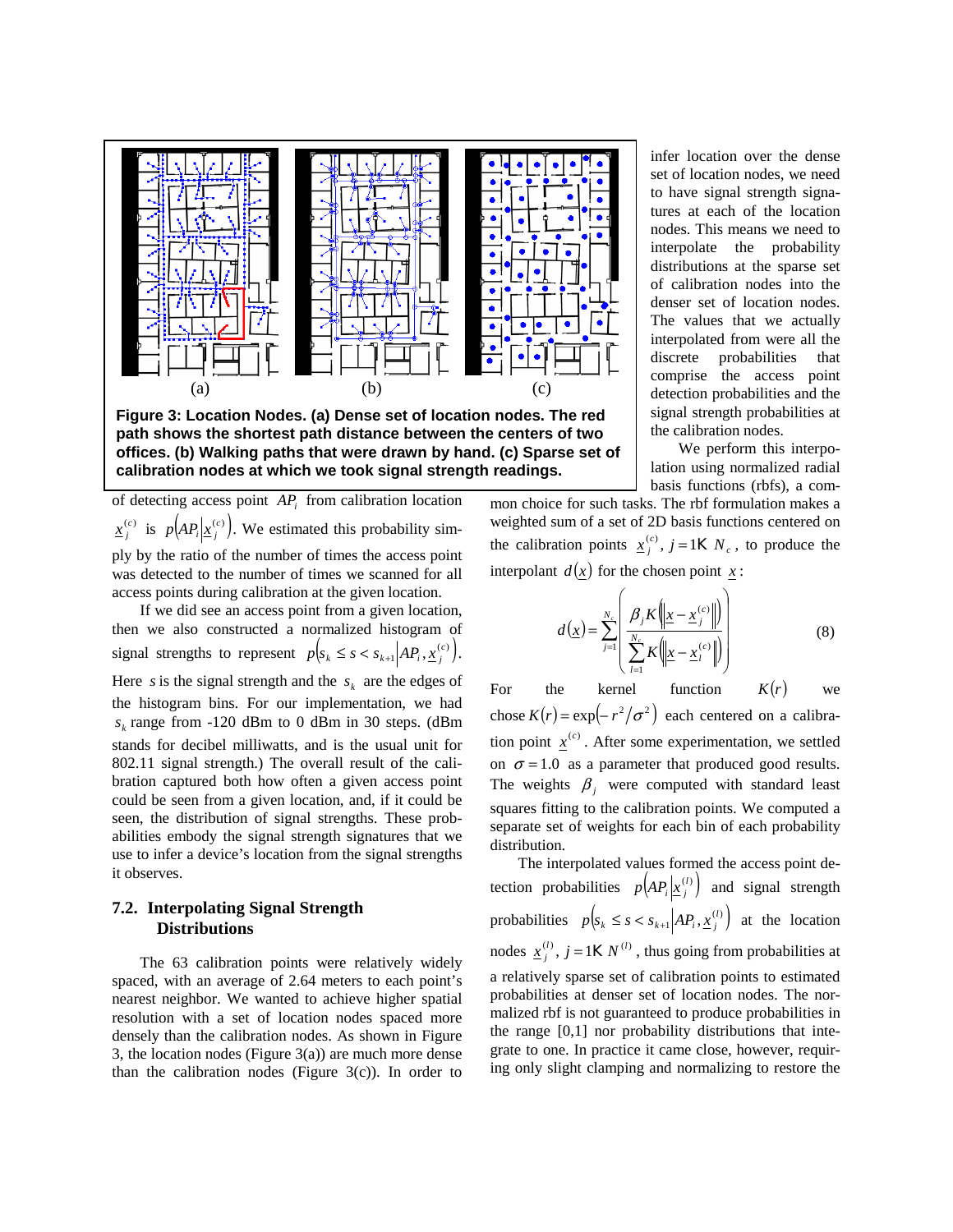proper range.

After completing this procedure, we had the necessary state-conditional probabilities at each node in the dense set of location nodes interpolated from the sparse set of calibration nodes.

#### **8. Inferring Location using an HMM**

Section 3.2 summarized the basic ingredients of an HMM: states, initial state probabilities, transition probabilities, and observation probabilities. The states of the HMM for location are the location nodes  $\underline{x}_i^{(l)}$ , *i* = 1K  $N_l$ , which we produced with our drawing program. With no other data about where a device might be located, the initial state probabilities  $\pi_i$ ,  $i = 1K N_i$  are uniformly distributed over the location nodes, *i.e.*  $\pi_i = 1/N_i$ . The transition probabilities are described in Section 4, and they are sensitive to the building's layout, expected pedestrian speeds, and our inference on whether or not the device is moving. The observation probabilities come from the interpolated probabilities described in Section 7.

For inferring location at time *T* the device scans for signal strengths from all access points. One result of this scan is an indicator vector  $I<sub>T</sub>$  with one boolean element for each of the  $N_{AP}$  access points indicating whether or not the access point was detected. The other result is a vector of signal strengths  $s<sub>r</sub>$  that gives the signal strength for each detected access point. Corresponding elements in these two vectors correspond to the same access point. If the access point was not detected, then the signal strength value for that access point can be any value, because it is not used. The probability of seeing this scan at location  $\underline{x}_i^{(l)}$  is

$$
P(I_T, \underline{s}_T | \underline{x}_i^{(l)} ) =
$$
  
\n
$$
\prod_{j=1}^{N_{AP}} \left\{ p(AP_j | \underline{x}_i^{(l)} ) p(s_{Tj} | AP_j, \underline{x}_i^{(l)} ) \text{ if } I_{Tj} = \text{true } \atop 1 - p(AP_j | \underline{x}_i^{(l)} ) \text{ if } I_{Tj} = \text{false } (9)
$$

Here  $I_{Tj}$  means the  $j^{\text{th}}$  element of  $I_{Tj}$ , and  $s_{Tj}$  means the  $j^{\text{th}}$  element of  $s_r$ . Each multiplicand in this product represents one AP, implying that the scan result for each access point is independent of the other access points. If the  $j^{\text{th}}$  access point was seen ( $I_{\text{Ti}}$  = true), then the multiplicand represents the probability of seeing this access point at the observed signal strength  $s_{T_i}$ . If the

 $j<sup>th</sup>$  access point was not seen ( $I<sub>Tj</sub>$  = false), then the multiplicand represents the probability of not seeing this access point.

These HMM elements are combined with the Viterbi algorithm as described in Rabiner's tutorial paper[16] to produce a set of state probabilities over the location nodes, *i.e.*  $p_T(\underline{x}_i^{(l)})$ . For the final location estimate, we take the expected value of the location:

$$
\underline{x}_{T} = \frac{\sum_{i=1}^{N_{l}} p_{T} (\underline{x}_{i}^{(l)}) \underline{x}_{i}^{(l)}}{\sum_{i=1}^{N_{l}} p_{T} (\underline{x}_{i}^{(l)})}
$$
(10)

### **9. Results of Experiments**

We tested our system in our home building. Our test data came from 10 short walks through the halls and into some offices in our test area. The 10 walks amounted to 4586 positions and associated 802.11 scans. The average length of each walk was 2 minutes 25 seconds. Determining ground truth location while walking is a problem we solved by walking in straight segments and clicking on our location on the floor map at the end of every segment. Assuming a constant walking speed along segments, we linearly interpolated ground truth positions along each segment. The median location error for all the tests was 1.53 meters. Figure 4 shows a histogram of the error amounts and a cumulative error distribution.

It is difficult to fairly compare different Wi-Fi location techniques without testing them in the same physical environment with the same data. This is because different buildings vary in their placement and density of access points and in their physical construction, which affects radio propagation. Likewise we expect such systems to be sensitive to the amount and exact placement of calibration points. Nevertheless, we can get an inkling of how LOCADIO compares by looking at its performance relative to two other Wi-Fi location techniques based on their reported performance, both in terms of accuracy and calibration effort.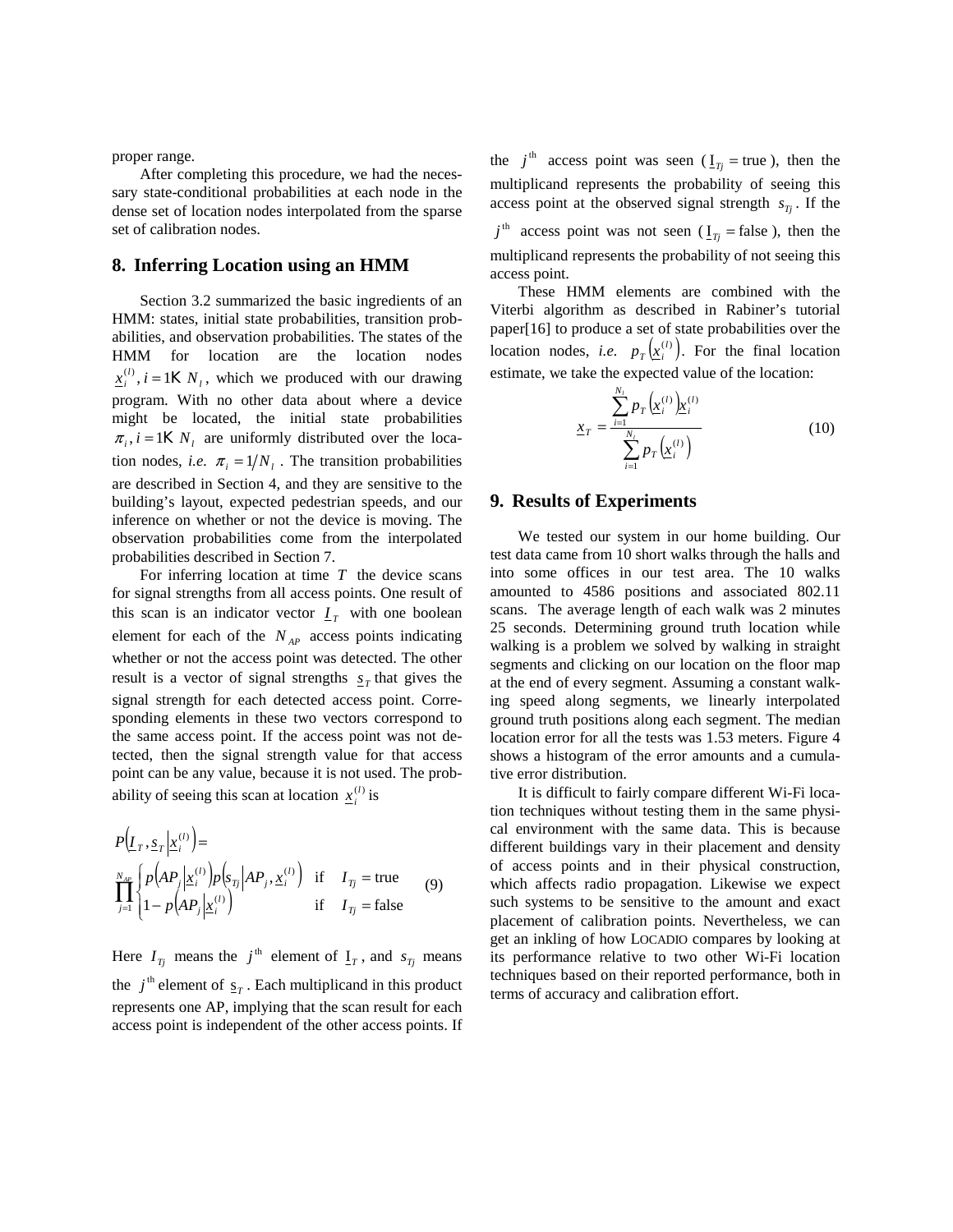Bahl and Padmanabhan's RADAR system covered the hallway outside about 54 offices with 70 calibration points, about 1.3 points per office. In our LOCADIO experiments, we used 27 calibration points in the hallway outside 44 offices, about 0.6 points per office, a reduction of over 50% with a simultaneous reduction in median error of about 35% (from 2.37 meters to 1.53 meters). (For this analysis we did not count the calibration points we took in offices, as RADAR's testing was only done in hallways.)

Ladd *et al.* spaced their hallway calibration points about 1.5 meters (5 feet) apart, while our hallway points were slightly more than twice as far apart, at 3.1 meters. Their median error was 1 meter compared to ours of 1.53 meters. While the lack of identical test conditions means we cannot make any definitive claims for relative performance, we can say that LOCADIO's performance appears to be competitive with the best existing systems. In addition, LOCADIO gives an indication of whether or not a device is in motion.

# **10. Conclusion**

Computing context from 802.11 is attractive because many spaces are already wired with 802.11 access points, and more and more mobile devices will be equipped with wireless network hardware. LOCADIO computes whether or not a device is in motion by examining the variance of Wi-Fi signal strengths, smoothing the inferences with an HMM and simple prior assumptions on how often people move. The location part of



LOCADIO is based on a principled model that accounts for the building's layout, expected pedestrian speeds, our previous inference on the device's state of motion, and probabilistic signal strength signatures. While we applied this framework to 802.11 signals, it could be easily applied to other types of location sensing as well as serving as platform for sensor fusion. Because we carefully model the constraints and dynamics of location, our experiments show a median error of 1.53 meters without onerous calibration effort. Calibration effort is further reduced because we interpolate from a sparse set of calibration nodes to a dense set for doing actual inference.

Our future research in this area will concentrate on reducing calibration effort even further to make systems of this type more attractive. It is worth characterizing the tradeoff between calibration effort and accuracy. We are also interested in trying to better exploit the building's floor plan to predict signal strengths and in trying to find ways to encourage users of the system to contribute to the calibration effort for the benefit of everyone.

# **11. References**

- 1. Intille, S.S., et al. Tools for Studying Behavior and Technology in Natural Settings. in UbiComp 2003: Ubiquitous Computing. 2003. Seattle, WA, USA: Springer-Verlag.
- 2. Horvitz, E., et al. Coordinate: Probabilistic Forecasting of Presence and Availability. in 18th Annual Conference on Uncertainty in AI (UAI). 2002.
- 3. Sparacino, F. Sto(ry)chastics: A Bayesian Network Architecture for User Modeling and Compuational Storytelling for Interactive Spaces. in UbiComp 2003: Ubiquitous Computing. 2003. Seattle, WA, USA: Springer-Verlag.
- 4. Patterson, D.J., et al. Inferring High-Level Behavior from Low-Level Sensors. in UbiComp 2003: Ubiquitous Computing. 2003. Seattle, WA, USA: Springer-Verlag.
- 5. Krumm, J., L. Williams, and G. Smith. SmartMoveX on a Graph -- An Inexpensive Active Badge Tracker. in Ubi-Comp 2002: Ubiquitous Computing. 2002. Goteborg, Sweden: Springer-Verlag.
- 6. Hightower, J. and G. Borriello, Location Systems for Ubiquitous Computing. Computer, 2001. **34**(8): p. 57-66.
- 7. Hazas, M. and A. Ward. A Novel Broadband Ultrasonic Location System. in UbiComp 2002: Ubiquitous Computing. 2002. Goteborg, Sweden: Springer-Verlag.
- 8. Cox, D., V. Kindratenko, and D. Pointer. IntelliBadge: Towards Providing Location-Aware Value-Added Services at Academic Conferences. in UbiComp 2003: Ubiquitous Computing. 2003. Seattle, WA, USA: Springer-Verlag.
- 9. Bahl, P. and V.N. Padmanabhan. RADAR: An In-Building RF-Based Location and Tracking System. in